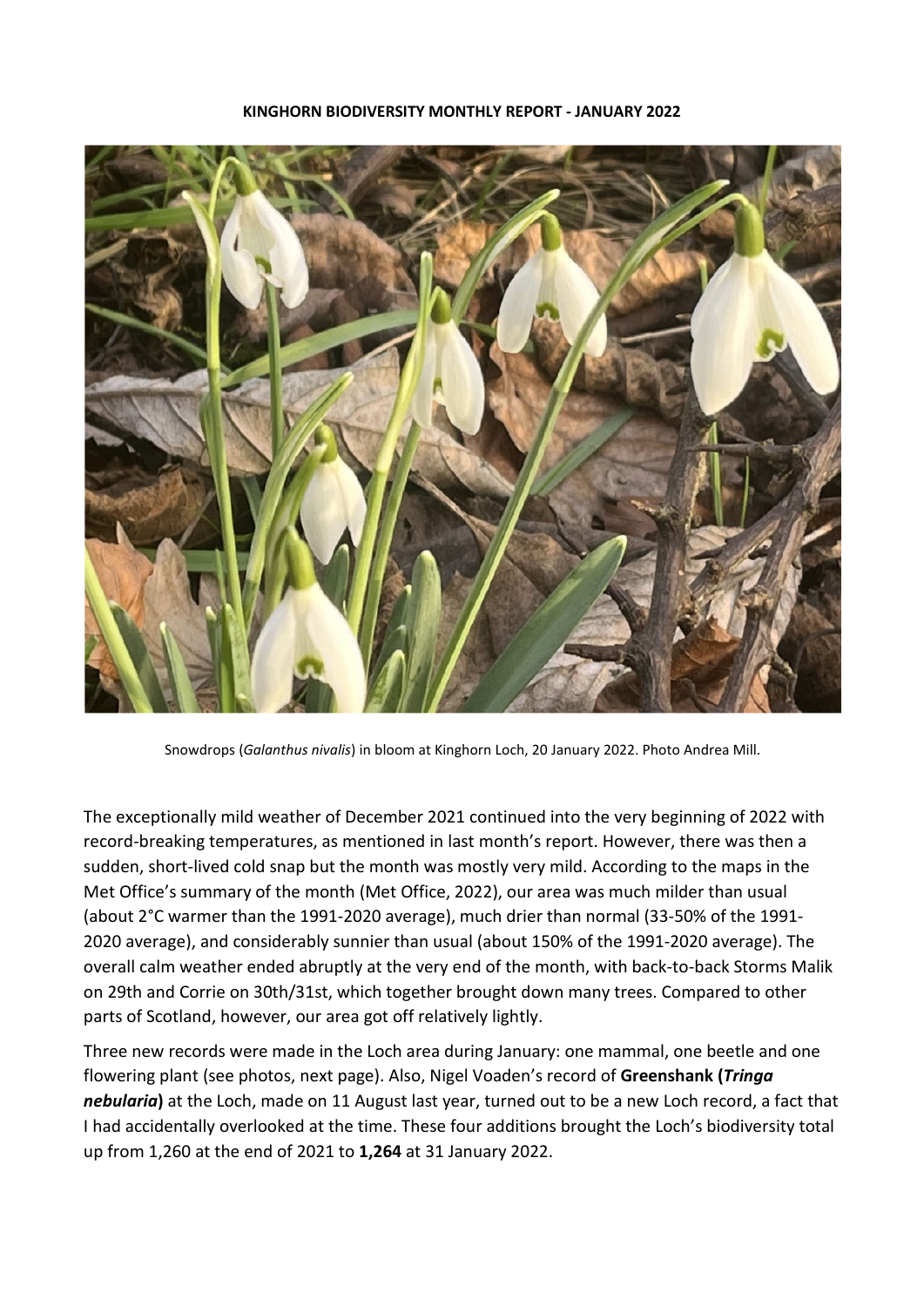## *AROUND THE LOCH*



**NEW LOCH RECORDS, JANUARY 2022.** *Left:* Great Diving Beetle (*Dytiscus marginalis*) found at Pond, 20th. Photo Lee Brown. *Centre***:** Common Shrew (*Sorex araneus*), 26th. Photo Andy Pay (corpse placed on fence post for photography). *Right***:** Winter Aconite (*Eranthis hyemalis*), 20th. Photo Andrea Mill.

*Birds***:** 51 bird species were recorded by myself and others around the Loch in January, three fewer than in December. Thirty-four **Coot** were counted by Andy Pay on 26th, with numbers in the high 20s on other days from mid-month at least. **Dabchick (Little Grebe)** numbers continued to build up further, with between 20 and 30 present for much of the month. **Cormorants** also were present in double-digit numbers throughout, favouring the pipes in the southwest part of the Loch on which they have been congregating and often drying out their wings. One drake **Goldeneye** was present throughout the month, and I am aware of two records of **Tufted Duck**, both made by Paul Williams: 18 on 4th and about 6 on 31st. The **Ring-necked Duck** that was present during winter 2020/21 was not seen, however. The **Water Rail** again remained all month, although it was elusive, allowing only a few photos to be posted on the Kinghorn Loch Wildlife Group (KLWG) Facebook page. The apparently wintering **Lesser Black-backed Gull** was seen again by Paul Williams on 2nd and 31st (personal communication), while I saw a single **Great Black-backed Gull** on a buoy in the Loch on 20th. Fifteen **Curlews** were seen on 24th by Andy Pay and the species was also recorded on 20th by myself and on 31st by Paul Williams. **Oystercatchers** were also seen on three dates. The only **bird of prey** spotted in January was a **Common Kestrel** on 2nd (Paul Williams). A **Jay** was seen at least twice, by James Wrapson on 19th and Pauline Bell on 22nd (KLWG), while **Rook** was seen by Paul Williams on 2nd and 31st. **Fieldfare** (20th and 27th), **Mistle Thrush** (4th and 31st) and **Redwing** (2 on 24th, 1 on 27th) were all seen during the month, with all of them favouring the large field immediately adjacent to the north side of the access road to Craigencalt Farm. **Starlings** were present in the same field on 27th while Andy Pay saw a large group of 57 **Wood Pigeons** there and in the field behind on 26th, as well as four **Skylarks**. The male **Blackbird** with a mostly white forehead was seen again and was christened 'Blondie' by Elaine O'Rourke who put some good photos of it on the KLWG Facebook page. **Yellowhammer** was recorded twice, on 4th by Jacqueline Davidson and 24th by Andy Pay, while Tim Nicholson photographed a flock of **Common Linnets** on wires to the north of Craigencalt Cottage (11th). The full list of birds recorded at the Loch during January 2022 is: *Blackbird, Black-headed Gull, Blue Tit, Bullfinch, Carrion Crow, Chaffinch, Coal Tit, Common Goldeneye, Common Gull, Common Kestrel, Common Linnet, Common Magpie, Common Pheasant (Ring-necked), Common Starling, Coot, Curlew, Dunnock, Farmyard / hybrid geese, Fieldfare, Goldcrest, Goldfinch, Great Black-backed Gull, Great Cormorant, Great Spotted Woodpecker, Great Tit, Greenfinch, Grey Heron, Greylag Goose, Herring Gull, Jackdaw (Eurasian), Jay (Eurasian), Lesser Black-backed Gull, Little Grebe or Dabchick, Long-tailed Tit, Mallard, Mistle Thrush, Moorhen, Mute Swan, Oystercatcher, Redwing, Robin, Rook, Skylark, Song Thrush, Tree Sparrow, Treecreeper (Eurasian), Tufted Duck, Western Water Rail, Wood Pigeon, Wren, Yellowhammer.*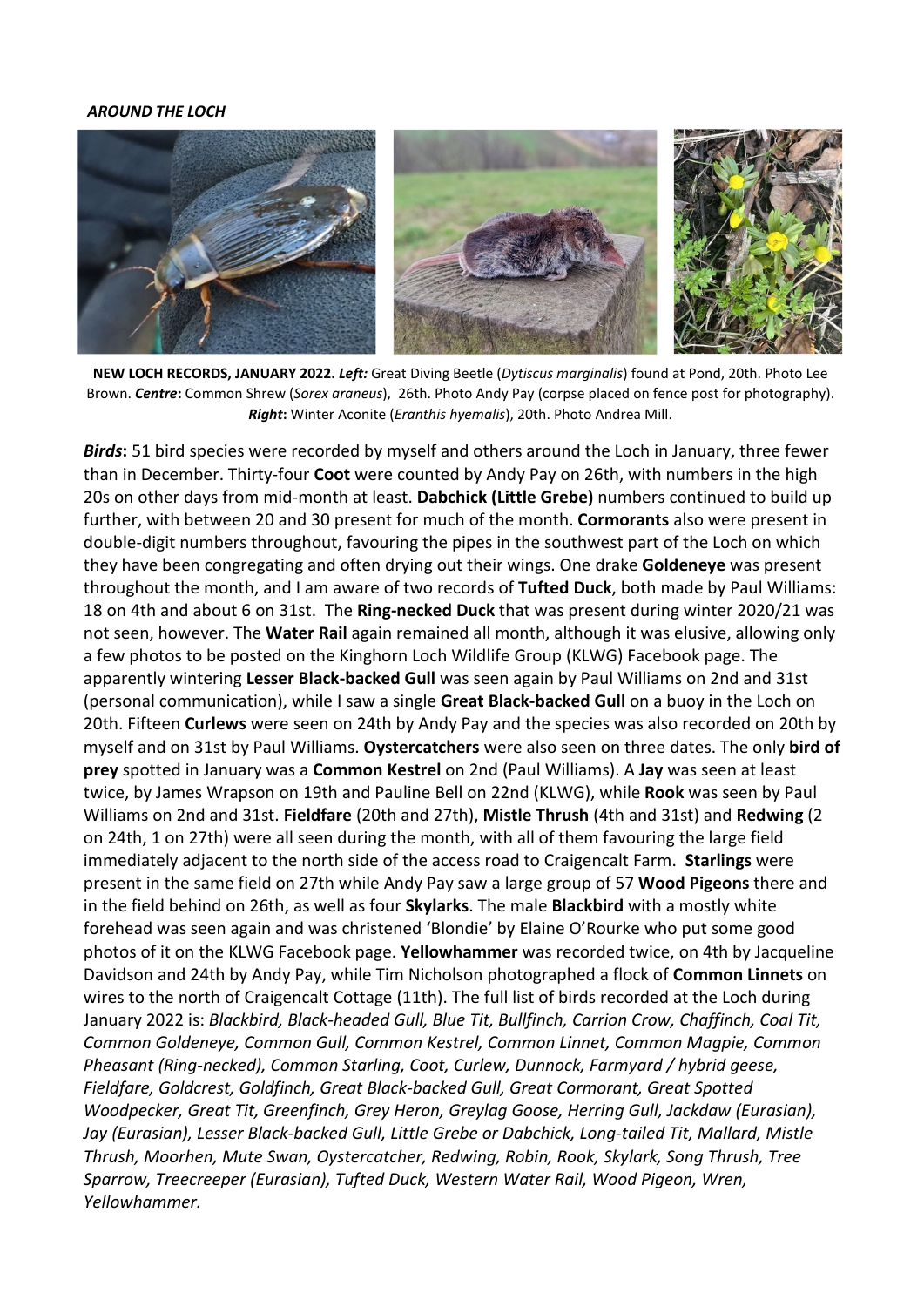*Mammals and amphibians***:** Andy Pay found a dead **Common Shrew** near the Craigencalt Farm access road on 26th; this was a new Loch record. Paul Williams (KLWG) photographed a **Stoat** on 31st and there was a **Grey Squirrel** near the bird hide on 22nd (Pauline Bell, KLWG). **Mole hills** were again evident all month in various places around the Loch. A **Common Toad** was found during the ongoing renovation of the Pond just beyond the bird hide by TEC staff.

*Invertebrates ('minibeasts')***:** The only significant invertebrate record made at the Loch durng the month was a **Great Diving Beetle (***Dytiscus marginalis***),** a new Loch record. It was found by Steven Heaney at the Pond during renovation work on 20th and was a sign that this ongoing work is already beginning to transform the Pond and bring wildlife back to what had previously seemed stagnant and 'dead'.

# *Flowering plants and ferns*



**Plants in flower around Kinghorn Loch, January 2022.** *Left***:** Petty Spurge (*Euphorbia peplus*), 20th. *Centre***:** Herb Robert (*Geranium robertianum*), 20th. *Right***:** Hazel (*Corylus avellana*), 27th, mature catkin at centre, two young ones at right; (*inset bottom left,* a few of the male flowers in the mature catkin in close-up). All photos Robert Mill.

**Winter Aconite (***Eranthis hyemalis***)** was found by myself and my wife Andrea under the cherries and maples opposite the Craigencalt Farm car park on 20th; this was a new Loch record. Plants recorded in flower on either 20th or 27th included **Hazel (***Corylus avellana***), Gorse (***Ulex europaeus***), Herb Robert (***Geranium robertianum***), Petty Spurge (***Euphorbia peplus***), Shepherd's Purse (***Capsella bursa-pastoris***), Red Campion (***Silene dioica***), White Dead-nettle (***Lamium album***)** and **Bramble**  (*Rubus fruticosus* aggregate).

# *Fungi, lichens and bryophytes*

I found the liverwort **Forked Veilwort (***Metzgeria furcata***)** on a tree trunk on 27th, confirming a record made during the 2018 BioBlitz. The only **fungi** noted in January were **Turkeytail (***Trametes versicolor***)** on 27th and **Elder Whitewash (***Hyphodontia sambuci***)** on 28th. Some lichens were also photographed but had not been identified at the time of writing.

# *VILLAGE, BEACH AND COASTAL PATH*

My wife and I heard a **Tawny Owl** hooting near our home on the night of the 9th. A small number of **Pink-footed Geese** flew over Lochside Grange on the evening of 19th, and ten (possibly the same small flock) were seen on the Mid Mire field in the early evening of 20th after I had had a walk around the Loch.

Eight **Common Scoter** were seen off Kinghorn village on 30 December 2021 by Michael Cook (eBird website), a record that didn't find its way into last month's report but is still worthy of note. On 2 January, Anthony Wetherhill (eBird) saw a **Red-breasted Merganser** off Kinghorn,while A **Kittiwake**  and two **Common Guillemot** were present off Kinghorn on 4th (Michael Cook, eBird) and a single **Long-tailed Duck** was seen on 14th (Finlay Hamilton, eBird). Bruce Meldrum (KLWG) photographed